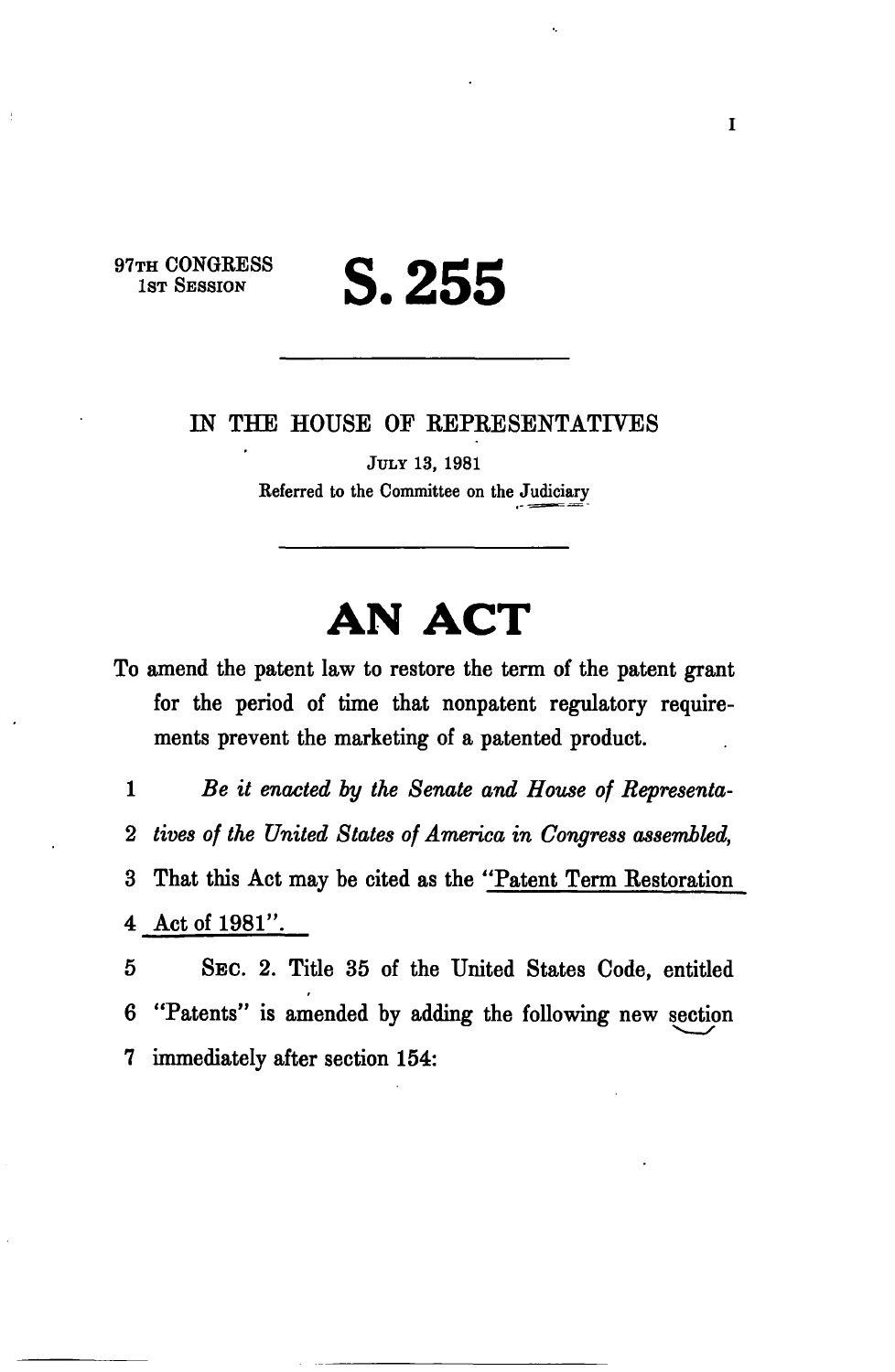**2** 

## **1 "§ 155. Restoration of patent term**

2  $"({\rm a})(1)$  Except as provided in paragraph (2), the term of 3 a patent which encompasses within its scope a product, or a 4 method for using a product, subject to a regulatory review 5 period shall be extended by the amount of time equal to the 6 regulatory review period for such product or method if—

7 "(A) the owner of record of the patent gives 8 notice to the Commission in compliance with the provi-9 sions of subsection (b)(1);

10 "(B) the product or method has been subjected to 11 a regulatory review period pursuant to statute or regu-12 lation prior to its commercial marketing or use; and

13 "(C) the patent to be extended has not expired 14 prior to notice to the Commissioner under subsection 15 (b)(1).

16 The rights derived from any claim or claims of any patent so 17 extended shall be limited in scope during the period of any 18 extension to the product or method subject to the regulatory 19 review period and to the statutory use for which regulatory 20 review was required.

21 "(2) In no event shall the term of any patent be ex-22 tended for more than seven years.

23 "(b)(1) Within ninety days after termination of a regula-24 tory review period, the owner of record of the patent shall 25 notify the Commissioner under oath that the regulatory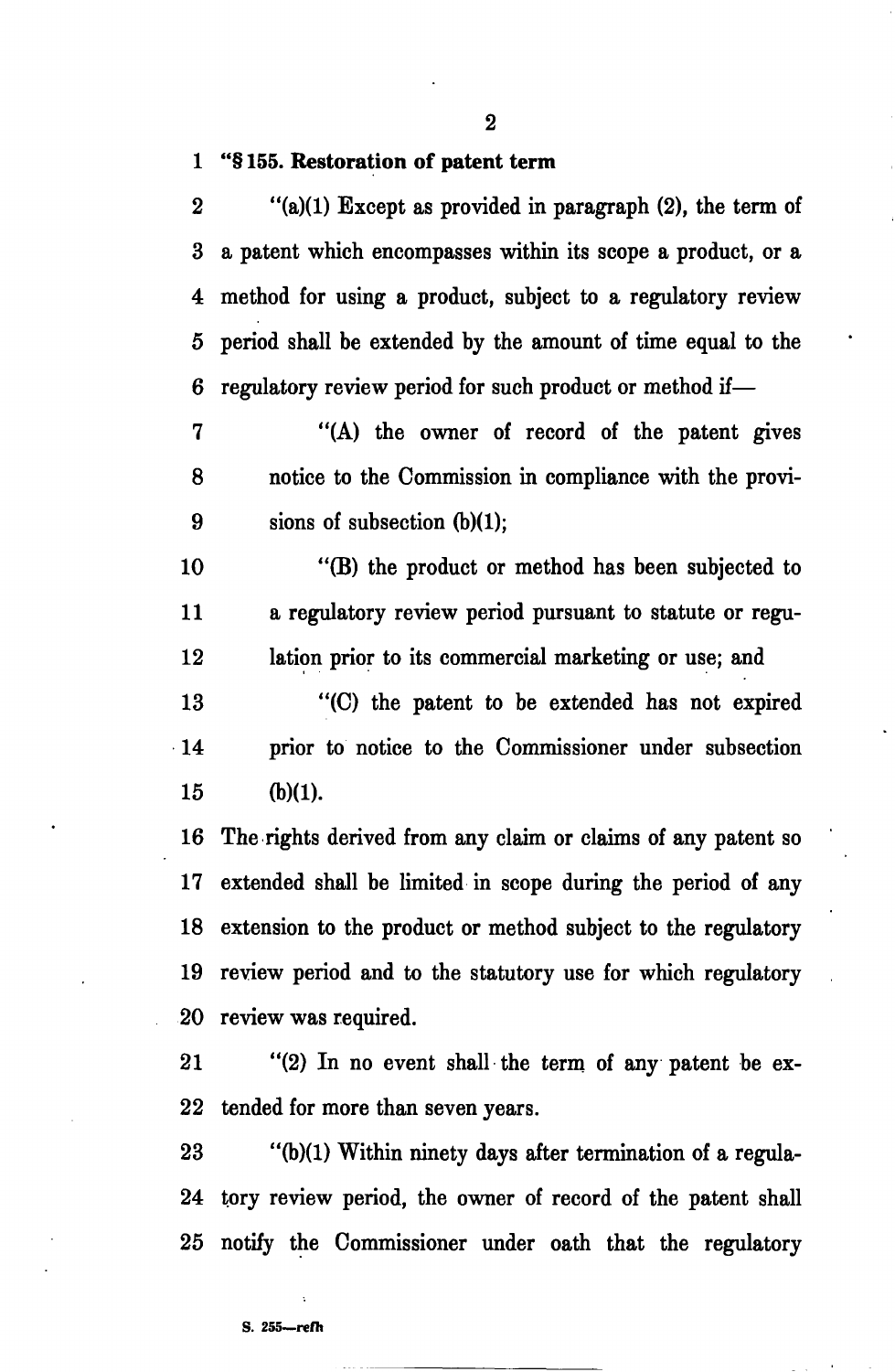1 . review period has ended. Such notification shall be in writing 2 and shall:

3 "(A) identify the Federal statute or regulation 4 under which regulatory review occurred;

5 "(B) state the dates on which the regulatory 6 review period commenced and ended;

7 "(C) identify the product and the statutory use for 8 which regulatory review was required;

9 "(D) state that the regulatory review referred to 10 in subsection  $(a)(1)(B)$  has been satisfied; and

11 "(E) identify the claim or claims of the patent to 12 which the extension is applicable and the length of 13 time of the regulatory review period for which the 14 term of such patent is to be extended.

15 "(2) Upon receipt of the notice required by paragraph 16 (1), the Commissioner shall promptly (A) publish the informa-17 tion noticed in the Official Gazette of the Patent and Trade-18 mark Office, and (B) issue to the owner of record of the 19 patent a certificate of extension, under seal, stating the fact 20 and length of the extension and identifying the product and 21 the statutory use and the claim or claims to which such ex-22 tension is applicable. Such certificate shall be recorded in the 23 official file of each patent extended and such certificate shall 24 be considered as part of the original patent.

25 "(c) As used in this section: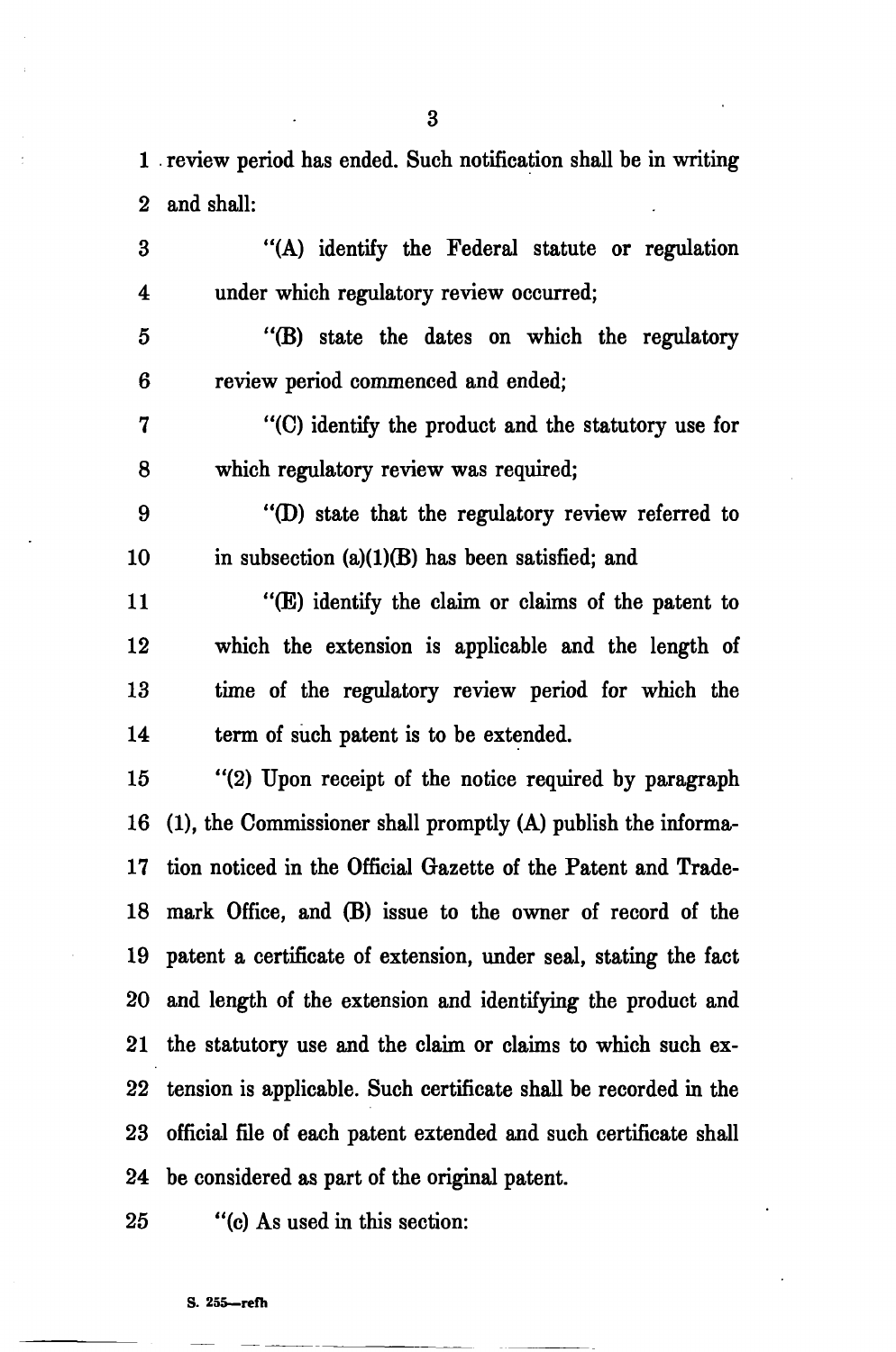$\ddot{\phantom{0}}$ 

 $\bar{\bar{1}}$ 

 $\bar{1}$ 

| 1                       | "(1) The term 'product or a method for using a         |
|-------------------------|--------------------------------------------------------|
| $\bf{2}$                | product' means any machine, manufacture, composition   |
| $3 -$                   | of matter or any specific method of use thereof for    |
| $\overline{\mathbf{4}}$ | which United States Letters Patent can be granted and  |
| 5                       | includes the following or any specific method of use   |
| 6                       | thereof:                                               |
| $\mathbf 7$             | "(A) any new drug, antibiotic drug, new                |
| 8                       | animal drug, device, food additive, or color addi-     |
| 9                       | tive subject to regulation under the Federal Food,     |
| 10                      | Drug, and Cosmetic Act;                                |
| 11                      | "(B) any human or veterinary biological                |
| 12                      | product subject to regulation under section 351 of     |
| 13                      | the Public Health Service Act or under the virus,      |
| 14                      | serum, toxin, and analogous products provisions of     |
| 15                      | the Act of Congress of March 4, 1913;                  |
| 16                      | "(C) any pesticide subject to regulation               |
| 17                      | under the Federal Insecticide, Fungicide, and Ro-      |
| 18                      | denticide Act; and                                     |
| 19                      | "(D) any chemical substance or mixture sub-            |
| 20                      | ject to regulation under the Toxic Substances          |
| 21                      | Control Act.                                           |
| 22                      | "(2) The term 'major health or environmental ef-       |
| 23                      | fects test' means an experiment to determine or evalu- |
| 24                      | ate health or environmental effects which requires at  |

 $\ddot{\phantom{a}}$ 

Ţ

 $\frac{1}{2}$ 

j.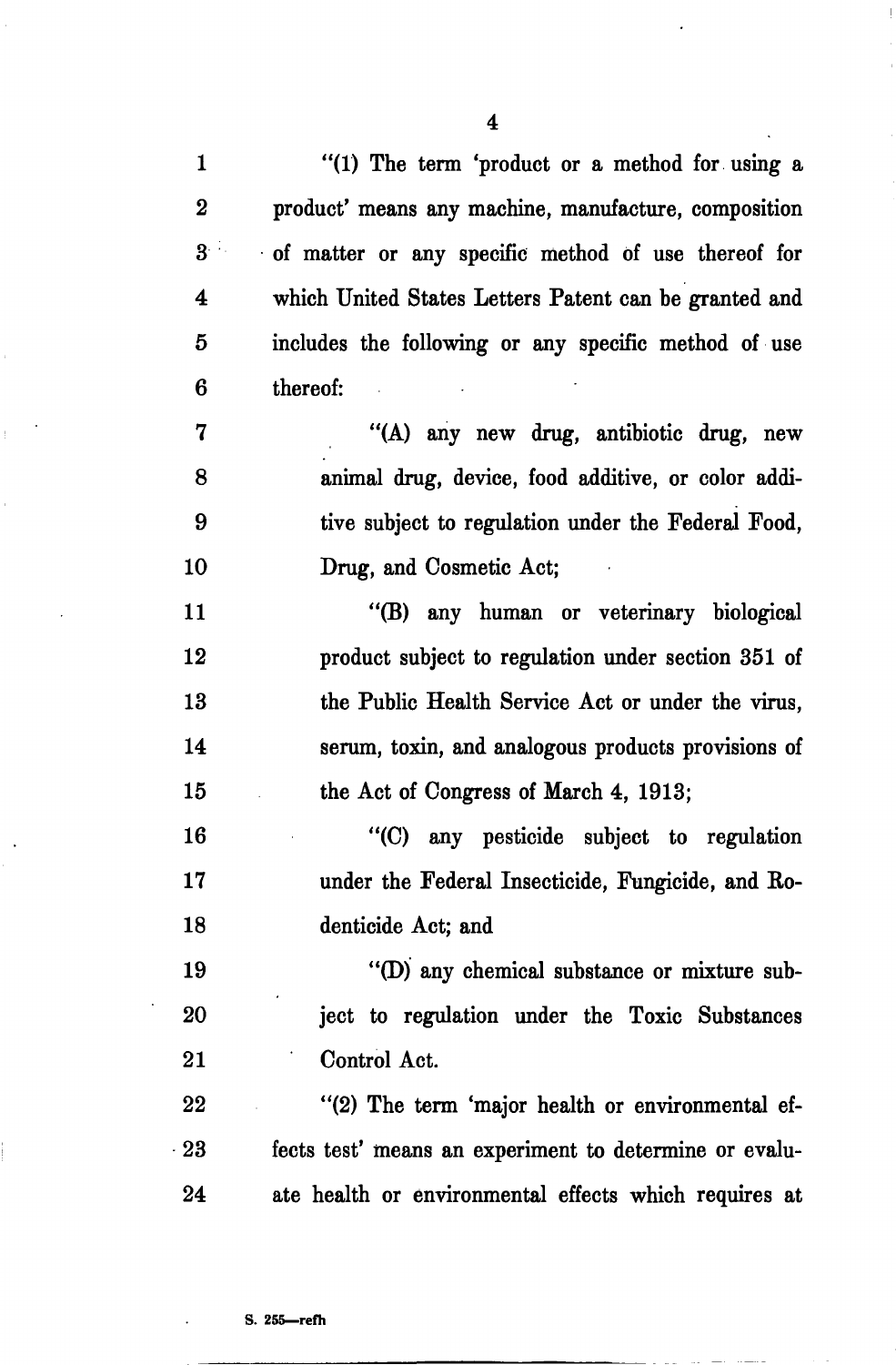1 least six months to conduct, not including any period 2 for analysis or conclusions.

3 "(3) The term 'statutory use' means all uses regu-4 lated under the statutes identified in sections (c)(4) 5 (A)-(D) for which regulatory review occurred for the 6 product involved.

7 "(4) The term 'regulatory review period' means— 8 "(A) with respect to a food additive, color 9 additive, new animal drug, veterinary biological 10 product, device, new drug, antibiotic drug, or 11 human biological product, a period commencing 12 on the earliest of the date the patentee, his as-13 signee, or his licensee (i) initiated a major health 14 or environmental effects test on such product or a 15 method for using such product, (ii) claims an ex-16 emption for investigation or requests authority to 17 prepare an experimental product with respect to 18 such product or a method for using such product 19 under the Federal Food, Drug, and Cosmetic Act, 20 the Public Health Service Act, or the Act of Con-21 gress of March 4, 1913, or (iii) submits an appli-22 cation or petition with respect to such product or 23 a method for using such product under such stat-24 utes, and ending on the date such application or 25 petition with respect to such product or a method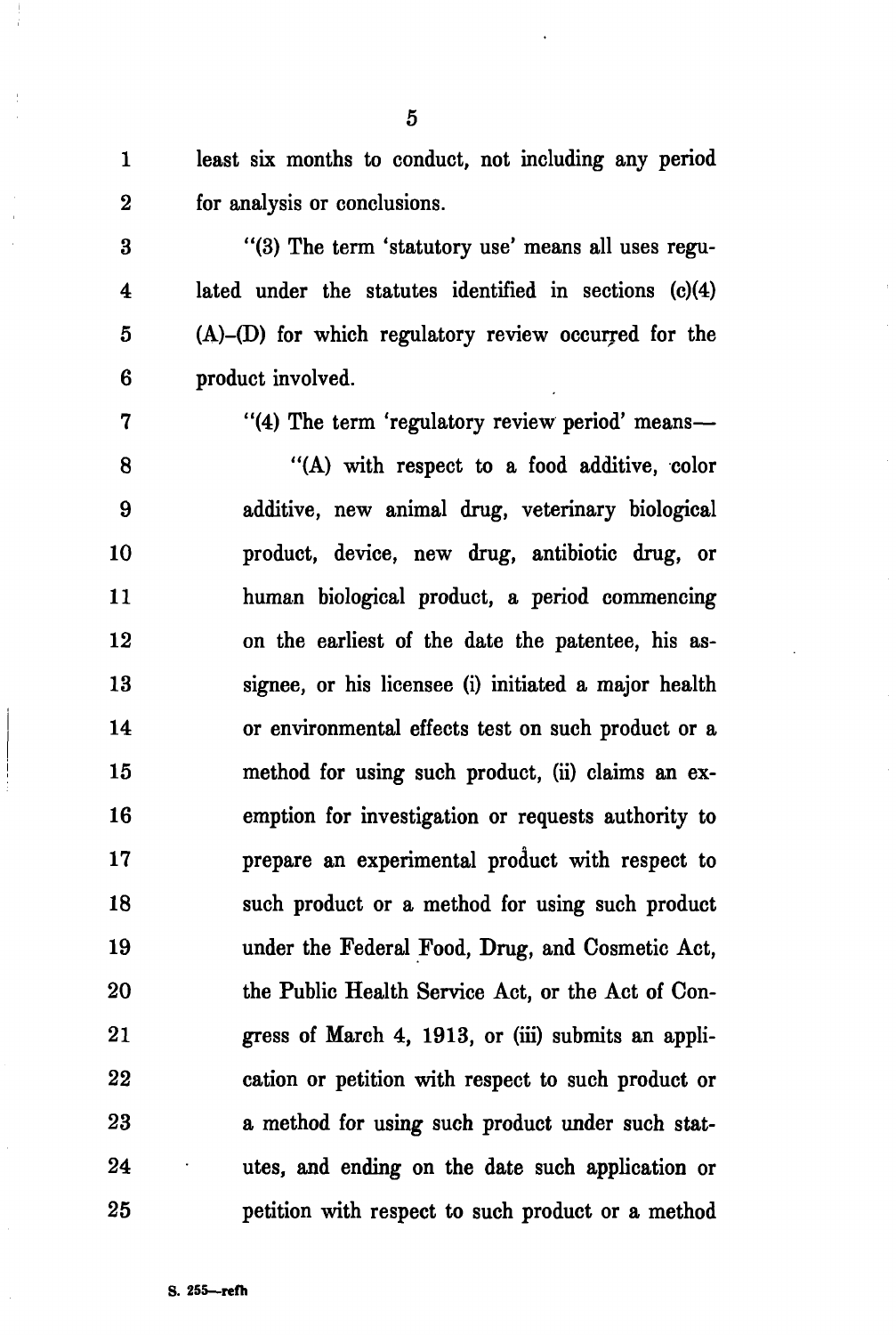1 for using such product is approved or licensed 2 under such statutes or, if objections are filed to 3 such approval or license, ending on the date such 4 objections are resolved and commercial marketing 5 is permitted or, if commercial marketing is 6 initially permitted and later revoked pending fur-7 ther proceedings as a result of such objections, 8 ending on the date such proceedings are finally 9 resolved and commercial marketing is permitted;

10 "(B) with respect to a pesticide, a period 11 commencing on the earliest of the date the 12 patentee, his assignee, or his licensee (i) initiates 13 a major health or environmental effects test on 14 such pesticide, the data from which is submitted 15 in a request for registration of such pesticide 16 under section 3 of the Federal Insecticide, Fungi-17 cide, and Rodenticide Act, (ii) requests the grant 18 of an experimental use permit under section 5 of 19 such Act, or (iii) submits an application for regis-20 tration of such pesticide pursuant to section 3 of 21 such Act, and ending on the date such pesticide is 22 first registered, either conditionally or fully;

23 "(C) with respect to a chemical substance or 24 mixture for which notification is required under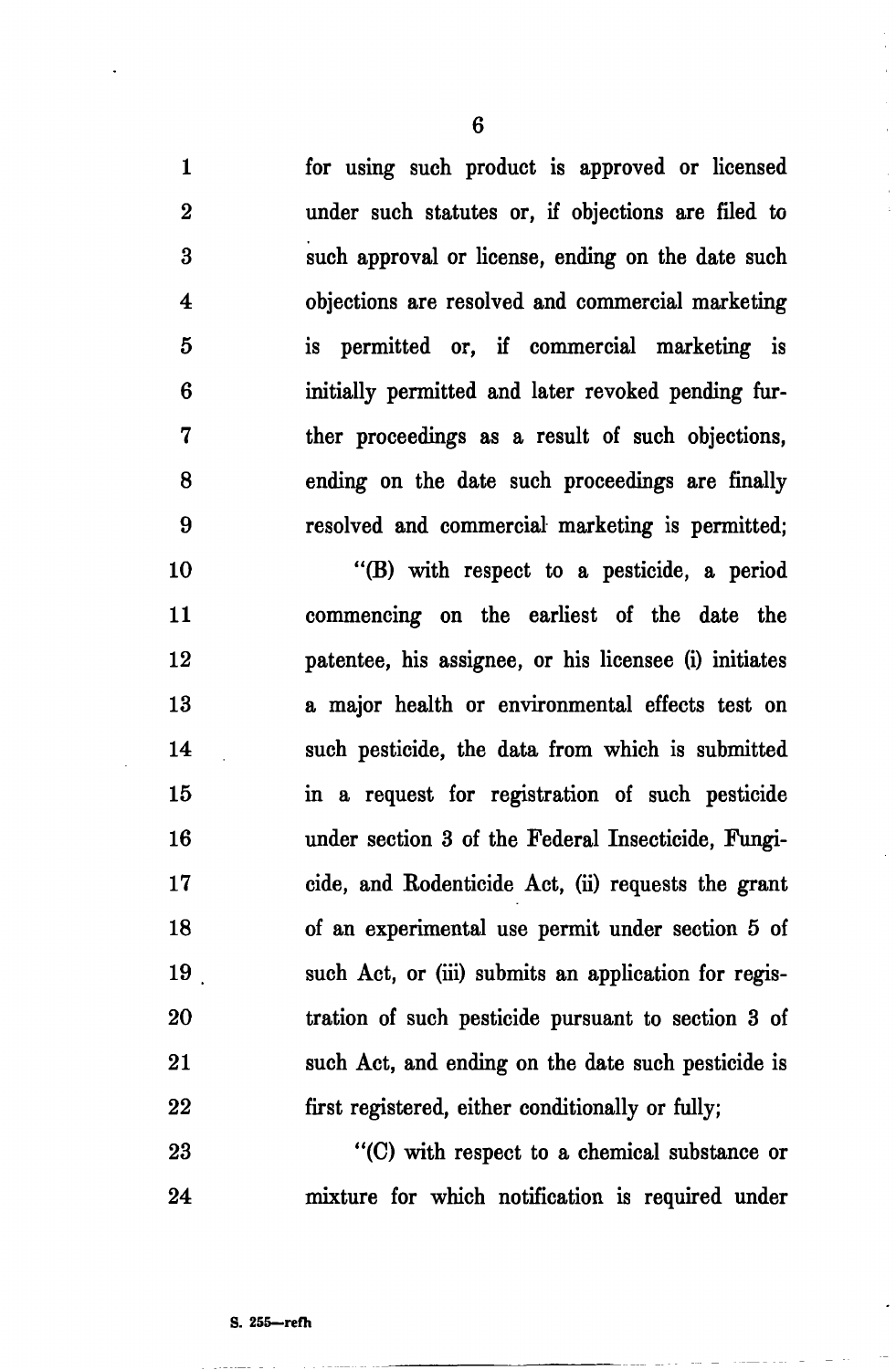1 section 5(a) of the Toxic Substances Control 2 Act—

3 "(i) which is subject to a rule requiring 4 testing under section 4(a) of such Act, a 5 period commencing on the date the patentee, 6 his assignee, or his licensee has initiated the 7 testing required in such rule and ending on 8 the expiration of the premanufacture notifica-9 tion period for such chemical substance or 10 mixture, or if an order or injunction is issued 11 under section 5(e) or 5(f) of such Act, the 12 date on which such order or injunction is dis-13 solved or set aside;

14 "(ii) which is not subject to a testing 15 rule under section 4 of such Act, a period 16 commencing on the earlier of the date the 17 **patentee**, his assignee, or his licensee—

18 "(I) submits a premanufacture 19 notice, or

20 "(II) initiates a major health or en-21 vironmental effects test on such sub-22 stance, the data from which is included 23 in the premanufacture notice for such 24 substance.

7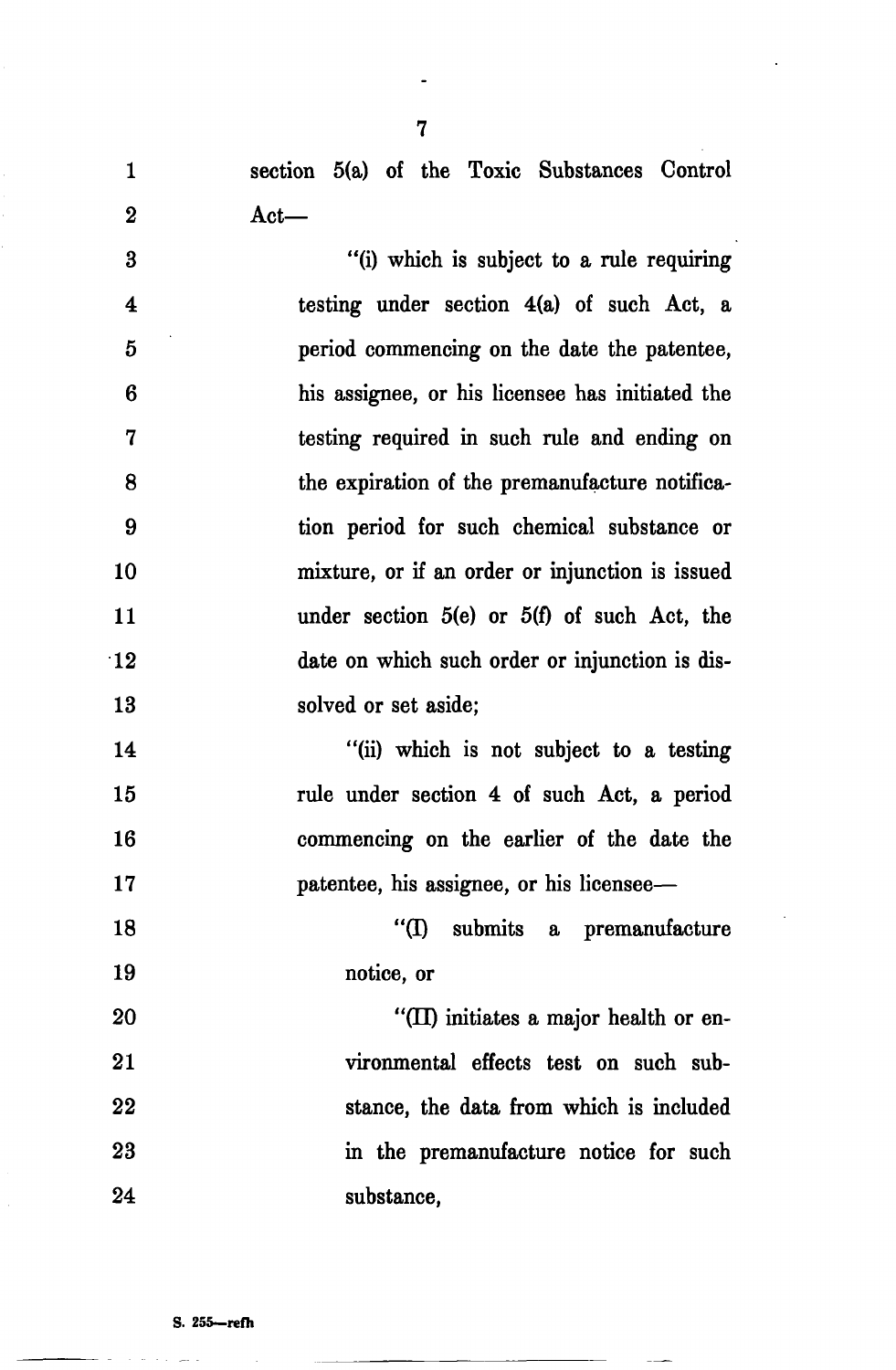1 and ending on the expiration of the premanufac-2 ture notification period for such substance or if an 3 order or injunction is issued under section 5(e) or 4 5(f) of such Act, the date on which such order or 5 such injunction is dissolved or set aside;

6 "(D) with respect to any other product or 7 method of using a product that has been subjected 8 to Federal premarketing regulatory review, a 9 period commencing on the date when the pat-10 entee, his assignee, or his licensee initiates actions 11 pursuant to a Federal statute or regulation to 12 obtain such review prior to the initial commercial 13 marketing in interstate commerce of such product 14 and ending on the date when such review is 15 completed,

16 except that the regulatory review period shall not be deemed 17 to have commenced until a patent has been granted for the 18 product or the method of use of such product subject to the 19 regulatory review period. In the event the regulatory review 20 period has commenced prior to the effective date of this sec-21 tion, then the period of patent extension for such product or a 22 method of using such product shall be measured from the 23 effective date of this section, except that for products ap-24 proved and for which a stay of regulation granting approval 25 pursuant to section 409 of the Federal Food, Drug, and Cos-

8